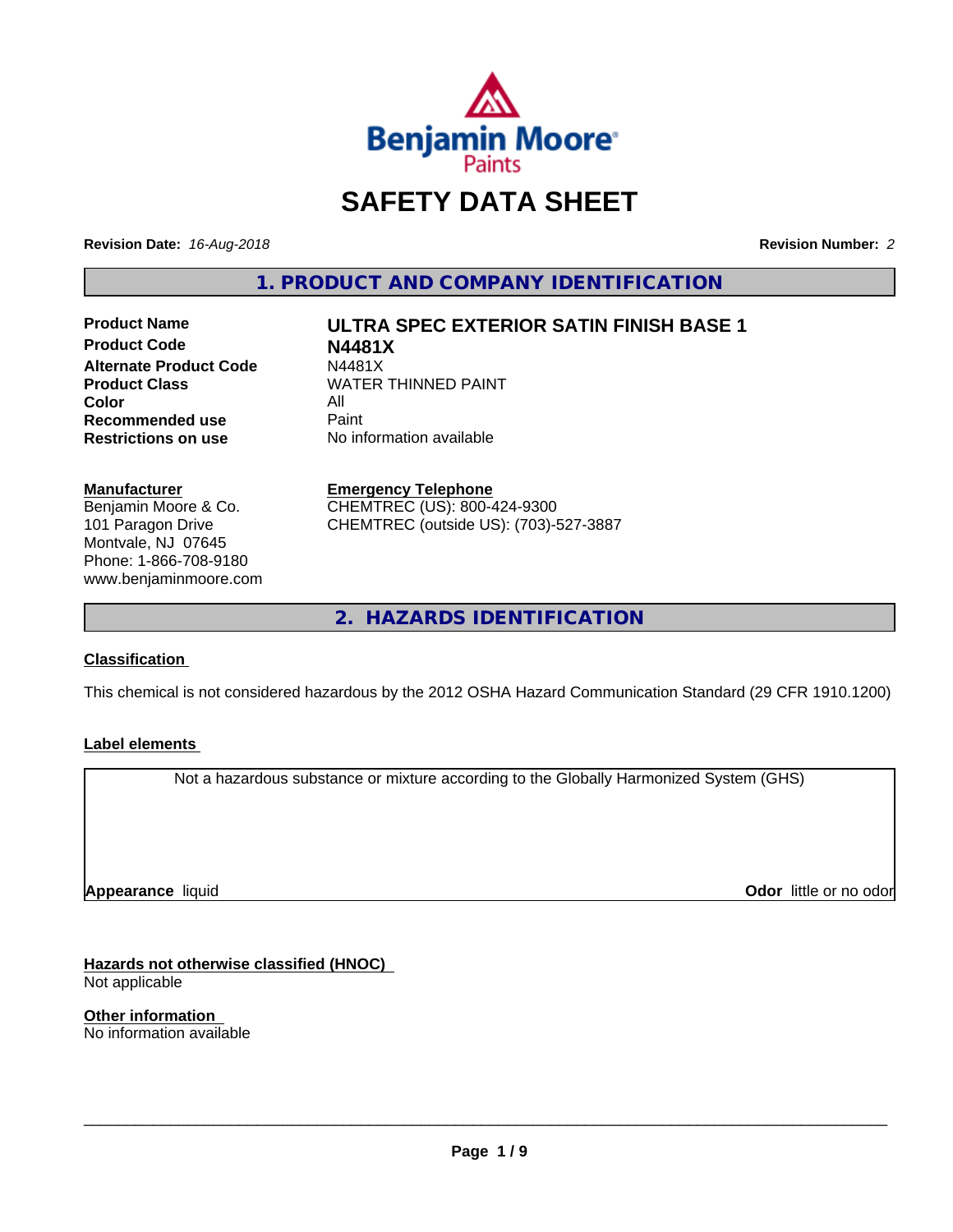## **3. COMPOSITION INFORMATION ON COMPONENTS**

| <b>Chemical name</b>                      | CAS No.    | Weight-% |
|-------------------------------------------|------------|----------|
| Titanium dioxide                          | 13463-67-7 | 20       |
| Zinc oxide                                | 1314-13-2  |          |
| Propanoic acid, 2-methyl-, monoester with | 25265-77-4 |          |
| 2,2,4-trimethyl-1,3-pentanediol           |            |          |
| Sodium C14-C16 olefin sulfonate           | 68439-57-6 | 0.5      |

|                                                  | 4. FIRST AID MEASURES                                                                                    |
|--------------------------------------------------|----------------------------------------------------------------------------------------------------------|
| <b>General Advice</b>                            | No hazards which require special first aid measures.                                                     |
| <b>Eye Contact</b>                               | Rinse thoroughly with plenty of water for at least 15 minutes and consult a<br>physician.                |
| <b>Skin Contact</b>                              | Wash off immediately with soap and plenty of water while removing all<br>contaminated clothes and shoes. |
| <b>Inhalation</b>                                | Move to fresh air. If symptoms persist, call a physician.                                                |
| Ingestion                                        | Clean mouth with water and afterwards drink plenty of water. Consult a physician<br>if necessary.        |
| <b>Most Important</b><br><b>Symptoms/Effects</b> | None known.                                                                                              |
| <b>Notes To Physician</b>                        | Treat symptomatically.                                                                                   |
|                                                  |                                                                                                          |

**5. FIRE-FIGHTING MEASURES**

| <b>Suitable Extinguishing Media</b>                                              | Use extinguishing measures that are appropriate to local<br>circumstances and the surrounding environment.                                   |
|----------------------------------------------------------------------------------|----------------------------------------------------------------------------------------------------------------------------------------------|
| <b>Protective Equipment And Precautions For</b><br><b>Firefighters</b>           | As in any fire, wear self-contained breathing apparatus<br>pressure-demand, MSHA/NIOSH (approved or equivalent)<br>and full protective gear. |
| <b>Specific Hazards Arising From The Chemical</b>                                | Closed containers may rupture if exposed to fire or<br>extreme heat.                                                                         |
| <b>Sensitivity To Mechanical Impact</b>                                          | No.                                                                                                                                          |
| <b>Sensitivity To Static Discharge</b>                                           | No.                                                                                                                                          |
| <b>Flash Point Data</b><br>Flash Point (°F)<br>Flash Point (°C)<br><b>Method</b> | Not applicable<br>Not applicable<br>Not applicable                                                                                           |
| <b>Flammability Limits In Air</b>                                                |                                                                                                                                              |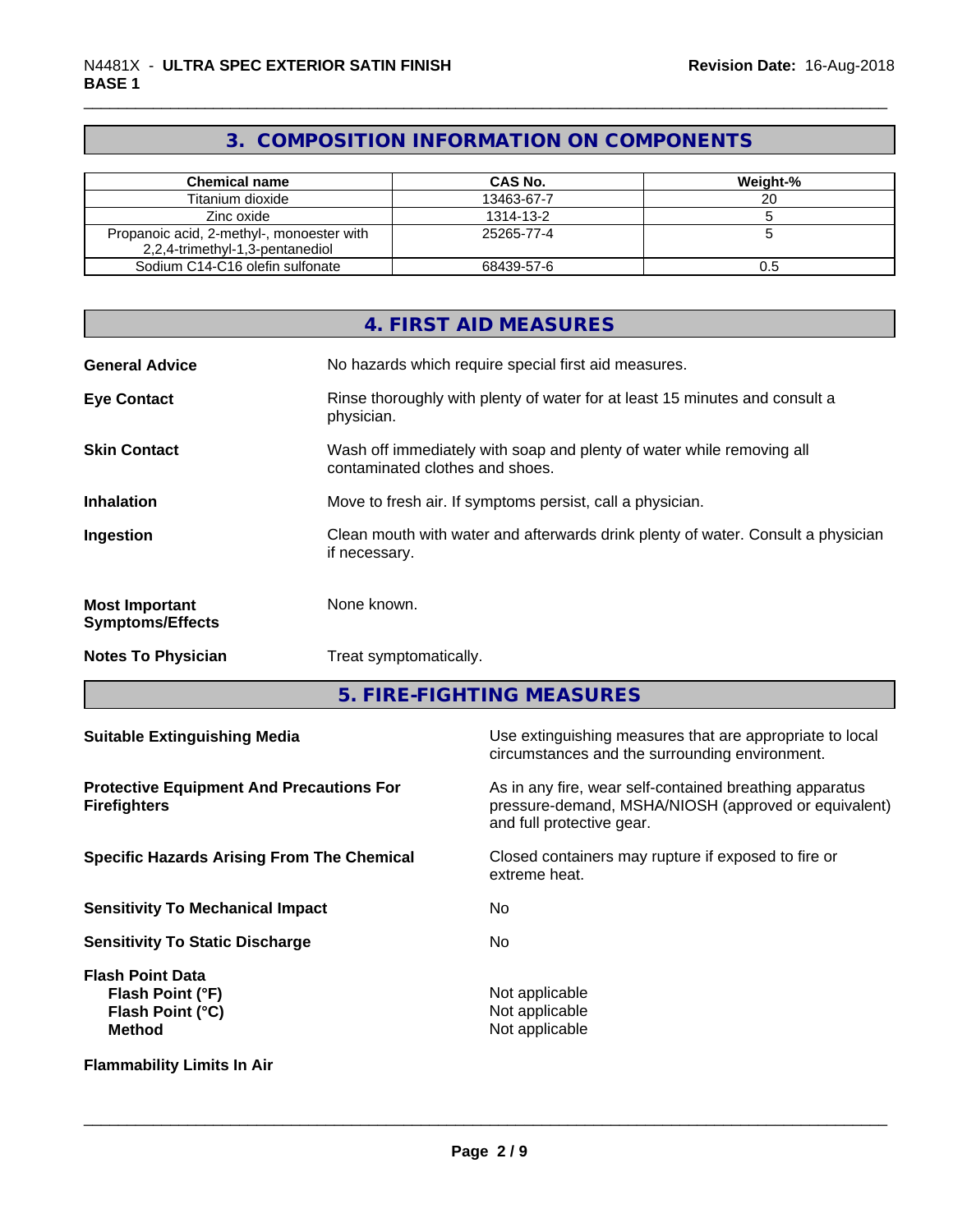## **Lower flammability limit:**<br> **Upper flammability limit:**<br>
Upper flammability limit:<br>
Not applicable **Upper flammability limit:**

**NFPA Health:** 1 **Flammability:** 0 **Instability:** 0 **Special:** Not Applicable

## **NFPA Legend**

- 0 Not Hazardous
- 1 Slightly
- 2 Moderate
- 3 High
- 4 Severe

*The ratings assigned are only suggested ratings, the contractor/employer has ultimate responsibilities for NFPA ratings where this system is used.*

*Additional information regarding the NFPA rating system is available from the National Fire Protection Agency (NFPA) at www.nfpa.org.*

## **6. ACCIDENTAL RELEASE MEASURES**

| <b>Personal Precautions</b>      | Avoid contact with skin, eyes and clothing. Ensure adequate ventilation.                                                                                                         |  |
|----------------------------------|----------------------------------------------------------------------------------------------------------------------------------------------------------------------------------|--|
| <b>Other Information</b>         | Prevent further leakage or spillage if safe to do so.                                                                                                                            |  |
| <b>Environmental precautions</b> | See Section 12 for additional Ecological Information.                                                                                                                            |  |
| <b>Methods for Cleaning Up</b>   | Soak up with inert absorbent material. Sweep up and shovel into suitable<br>containers for disposal.                                                                             |  |
|                                  | 7. HANDLING AND STORAGE                                                                                                                                                          |  |
| Handling                         | Avoid contact with skin, eyes and clothing. Avoid breathing vapors, spray mists or<br>sanding dust. In case of insufficient ventilation, wear suitable respiratory<br>equipment. |  |
| <b>Storage</b>                   | Keep container tightly closed. Keep out of the reach of children.                                                                                                                |  |
| <b>Incompatible Materials</b>    | No information available                                                                                                                                                         |  |

## **8. EXPOSURE CONTROLS/PERSONAL PROTECTION**

#### **Exposure Limits**

| <b>Chemical name</b> | <b>ACGIH TLV</b>         | <b>OSHA PEL</b>            |
|----------------------|--------------------------|----------------------------|
| Titanium dioxide     | 10 mg/m $3$ - TWA        | 15 mg/m $3$ - TWA          |
| Zinc oxide           | $2 \text{ mg/m}^3$ - TWA | $5 \text{ mg/m}^3$ - TWA   |
|                      | 10 mg/m $3$ - STEL       | 15 mg/m <sup>3</sup> - TWA |

#### **Legend**

ACGIH - American Conference of Governmental Industrial Hygienists Exposure Limits OSHA - Occupational Safety & Health Administration Exposure Limits N/E - Not Established

**Engineering Measures** Ensure adequate ventilation, especially in confined areas.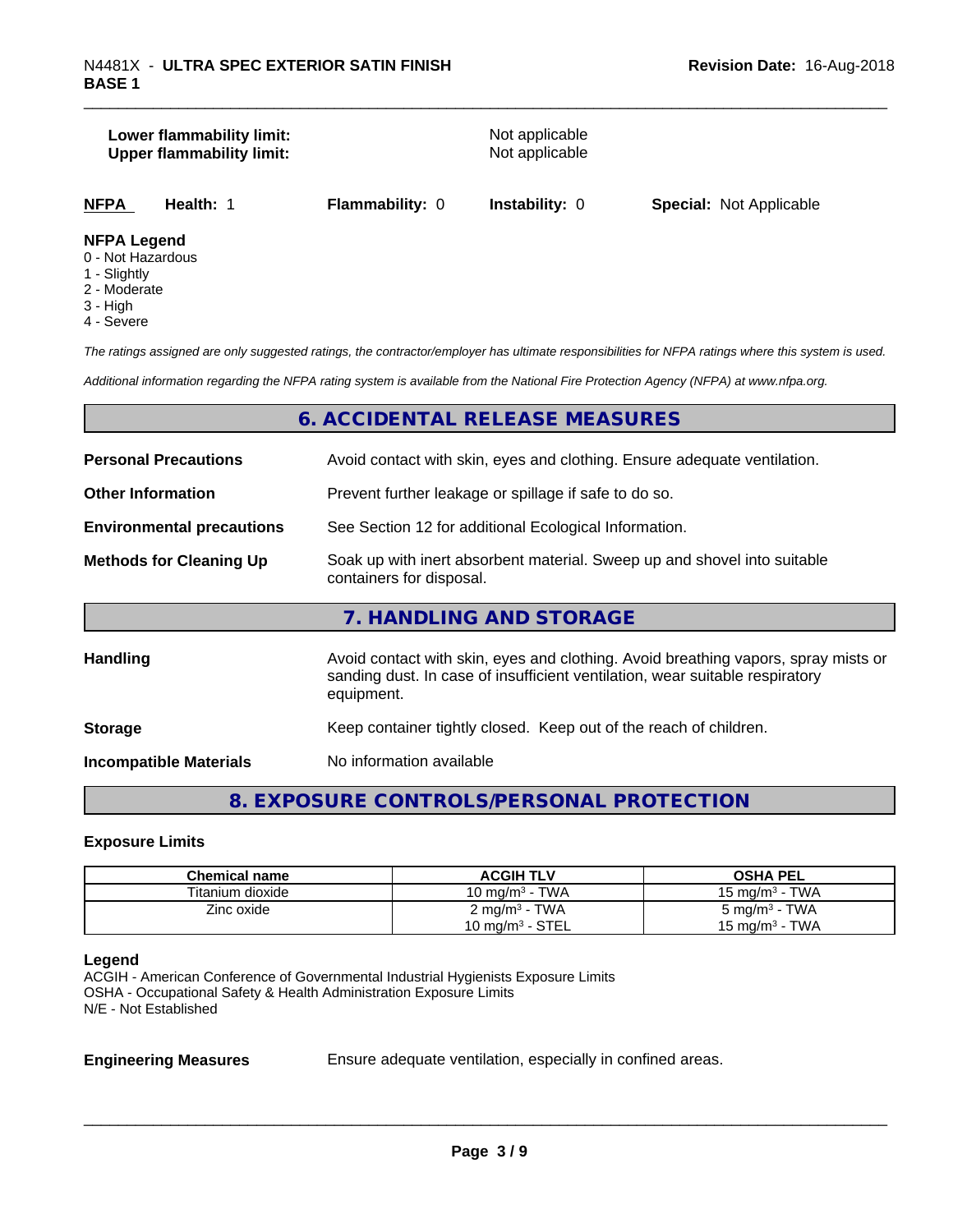#### **Personal Protective Equipment**

| <b>Eye/Face Protection</b>    | Safety glasses with side-shields.                                        |
|-------------------------------|--------------------------------------------------------------------------|
| <b>Skin Protection</b>        | Protective gloves and impervious clothing.                               |
| <b>Respiratory Protection</b> | In case of insufficient ventilation wear suitable respiratory equipment. |
| <b>Hygiene Measures</b>       | Avoid contact with skin, eyes and clothing. Remove and wash contaminated |

## **9. PHYSICAL AND CHEMICAL PROPERTIES**

clothing before re-use. Wash thoroughly after handling.

**Appearance** liquid **Odor**<br> **Odor Threshold**<br> **Odor Threshold**<br> **CODOR**<br> **CODOR**<br> **CODOR**<br> **CODOR**<br> **CODOR**<br> **CODOR**<br> **CODOR**<br> **CODOR**<br> **CODOR**<br> **CODOR Density (Ibs/gal)** 10.7 - 11.1 **Specific Gravity** 1.29 - 1.33 **pH pH**  $\blacksquare$ **Viscosity (cps)** No information available **Solubility(ies)** No information available **Water solubility** No information available **Evaporation Rate No information available No information available Vapor pressure @20 °C (kPa)** No information available **Vapor density** No information available **Wt. % Solids** 45 - 55 **Vol. % Solids** 30 - 40 **Wt. % Volatiles** 45 - 55 **Vol. % Volatiles** 60 - 70 **VOC Regulatory Limit (g/L)** < 50 **Boiling Point (°F)** 212 **Boiling Point**  $(°C)$  100 **Freezing Point (°F)** 32 **Freezing Point (°C)** 0 **Flash Point (°F)**<br> **Flash Point (°C)**<br> **Flash Point (°C)**<br> **Point (°C)**<br> **Point (°C)**<br> **Point (°C)**<br> **Point (°C)**<br> **Point (°C) Flash Point (°C) Method** Not applicable **Flammability (solid, gas)** Not applicable **Upper flammability limit:** Not applicable **Lower flammability limit:** Not applicable **Autoignition Temperature (°F)** No information available **Autoignition Temperature (°C)** No information available **Decomposition Temperature (°F)**<br> **Decomposition Temperature (°C)** No information available **Decomposition Temperature (°C) Partition coefficient Contract Contract Contract Contract Contract Contract Contract Contract Contract Contract Contract Contract Contract Contract Contract Contract Contract Contract Contract Contract Contract Contract** 

**No information available** 

## **10. STABILITY AND REACTIVITY**

| <b>Reactivity</b>             | Not Applicable                           |
|-------------------------------|------------------------------------------|
| <b>Chemical Stability</b>     | Stable under normal conditions.          |
| <b>Conditions to avoid</b>    | Prevent from freezing.                   |
| <b>Incompatible Materials</b> | No materials to be especially mentioned. |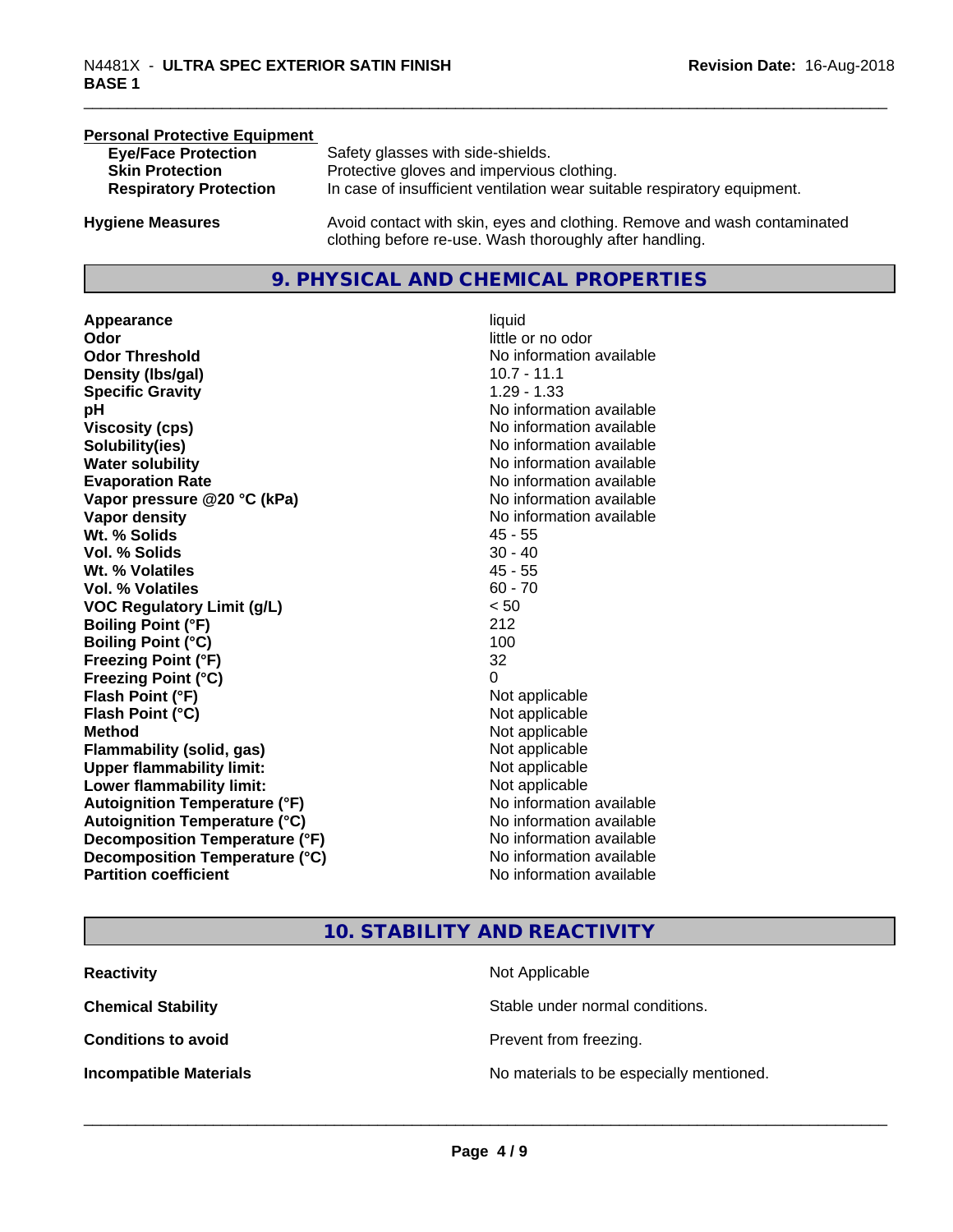| <b>Hazardous Decomposition Products</b>                                                                                                                                                                                                                                                                                                  | None under normal use.                                                                                                                                                                                                                                                                                                                                                                                                        |  |  |
|------------------------------------------------------------------------------------------------------------------------------------------------------------------------------------------------------------------------------------------------------------------------------------------------------------------------------------------|-------------------------------------------------------------------------------------------------------------------------------------------------------------------------------------------------------------------------------------------------------------------------------------------------------------------------------------------------------------------------------------------------------------------------------|--|--|
| Possibility of hazardous reactions                                                                                                                                                                                                                                                                                                       | None under normal conditions of use.                                                                                                                                                                                                                                                                                                                                                                                          |  |  |
|                                                                                                                                                                                                                                                                                                                                          | 11. TOXICOLOGICAL INFORMATION                                                                                                                                                                                                                                                                                                                                                                                                 |  |  |
| <b>Product Information</b>                                                                                                                                                                                                                                                                                                               |                                                                                                                                                                                                                                                                                                                                                                                                                               |  |  |
| Information on likely routes of exposure                                                                                                                                                                                                                                                                                                 |                                                                                                                                                                                                                                                                                                                                                                                                                               |  |  |
| <b>Principal Routes of Exposure</b>                                                                                                                                                                                                                                                                                                      | Eye contact, skin contact and inhalation.                                                                                                                                                                                                                                                                                                                                                                                     |  |  |
| <b>Acute Toxicity</b>                                                                                                                                                                                                                                                                                                                    |                                                                                                                                                                                                                                                                                                                                                                                                                               |  |  |
| <b>Product Information</b>                                                                                                                                                                                                                                                                                                               | No information available                                                                                                                                                                                                                                                                                                                                                                                                      |  |  |
| Symptoms related to the physical, chemical and toxicological characteristics                                                                                                                                                                                                                                                             |                                                                                                                                                                                                                                                                                                                                                                                                                               |  |  |
| <b>Symptoms</b>                                                                                                                                                                                                                                                                                                                          | No information available                                                                                                                                                                                                                                                                                                                                                                                                      |  |  |
|                                                                                                                                                                                                                                                                                                                                          | Delayed and immediate effects as well as chronic effects from short and long-term exposure                                                                                                                                                                                                                                                                                                                                    |  |  |
| Eye contact<br><b>Skin contact</b>                                                                                                                                                                                                                                                                                                       | May cause slight irritation.<br>Substance may cause slight skin irritation. Prolonged or repeated contact may dry<br>skin and cause irritation.                                                                                                                                                                                                                                                                               |  |  |
| <b>Inhalation</b><br>Ingestion<br><b>Sensitization</b><br><b>Neurological Effects</b><br><b>Mutagenic Effects</b><br><b>Reproductive Effects</b><br><b>Developmental Effects</b><br><b>Target organ effects</b><br><b>STOT - single exposure</b><br><b>STOT - repeated exposure</b><br>Other adverse effects<br><b>Aspiration Hazard</b> | May cause irritation of respiratory tract.<br>Ingestion may cause gastrointestinal irritation, nausea, vomiting and diarrhea.<br>No information available<br>No information available.<br>No information available.<br>No information available.<br>No information available.<br>No information available.<br>No information available.<br>No information available.<br>No information available.<br>No information available |  |  |
| <b>Numerical measures of toxicity</b>                                                                                                                                                                                                                                                                                                    |                                                                                                                                                                                                                                                                                                                                                                                                                               |  |  |
|                                                                                                                                                                                                                                                                                                                                          | The following values are calculated based on chapter 3.1 of the GHS document                                                                                                                                                                                                                                                                                                                                                  |  |  |
| <b>ATEmix (oral)</b><br><b>ATEmix (dermal)</b>                                                                                                                                                                                                                                                                                           | 38191 mg/kg<br>1515006 mg/kg                                                                                                                                                                                                                                                                                                                                                                                                  |  |  |
| <b>Component Information</b>                                                                                                                                                                                                                                                                                                             |                                                                                                                                                                                                                                                                                                                                                                                                                               |  |  |

Titanium dioxide LD50 Oral: > 10000 mg/kg (Rat) Zinc oxide LD50 Oral: 5000 mg/kg (Rat) LC50 Inhalation (Dust): > 5700 mg/m³ (Rat, 4 hr.)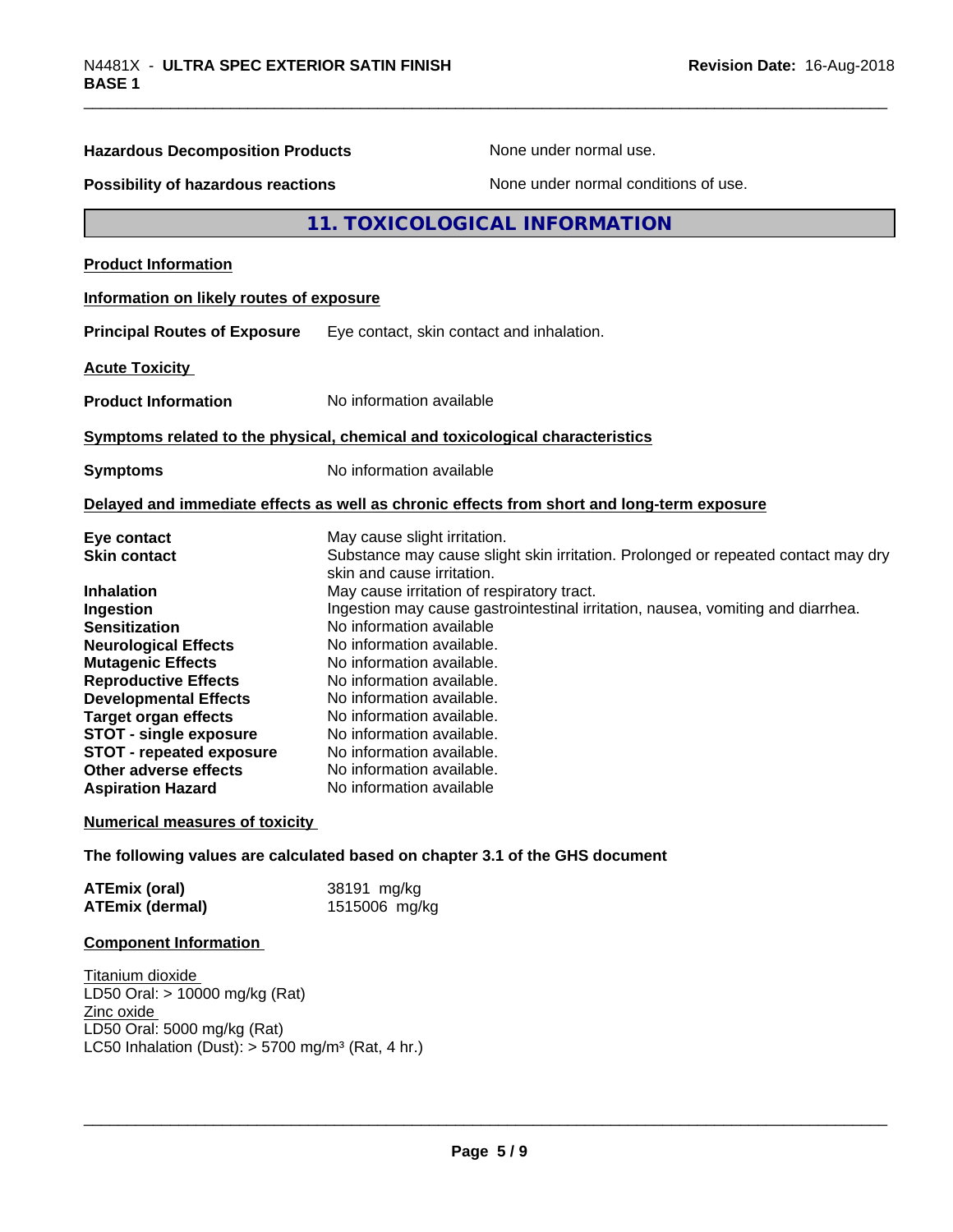#### **Carcinogenicity**

*The information below indicateswhether each agency has listed any ingredient as a carcinogen:.*

| <b>Chemical</b><br>name     | <b>IARC</b>                      | <b>NTP</b> | <b>OSHA</b> |
|-----------------------------|----------------------------------|------------|-------------|
|                             | . .<br>2Β<br>: Human<br>Possible |            | Listed      |
| , dioxide<br><b>itanium</b> | Carcinoɑen                       |            |             |

• Although IARC has classified titanium dioxide as possibly carcinogenic to humans (2B), their summary concludes: "No significant exposure to titanium dioxide is thought to occur during the use of products in which titanium dioxide is bound to other materials, such as paint."

#### **Legend**

IARC - International Agency for Research on Cancer NTP - National Toxicity Program OSHA - Occupational Safety & Health Administration

**12. ECOLOGICAL INFORMATION**

## **Ecotoxicity Effects**

The environmental impact of this product has not been fully investigated.

## **Product Information**

#### **Acute Toxicity to Fish**

No information available

#### **Acute Toxicity to Aquatic Invertebrates**

No information available

#### **Acute Toxicity to Aquatic Plants**

No information available

#### **Persistence / Degradability**

No information available.

#### **Bioaccumulation**

No information available.

#### **Mobility in Environmental Media**

No information available.

#### **Ozone**

No information available

#### **Component Information**

#### **Acute Toxicity to Fish**

Titanium dioxide  $LC50:$  > 1000 mg/L (Fathead Minnow - 96 hr.)

#### **Acute Toxicity to Aquatic Invertebrates**

No information available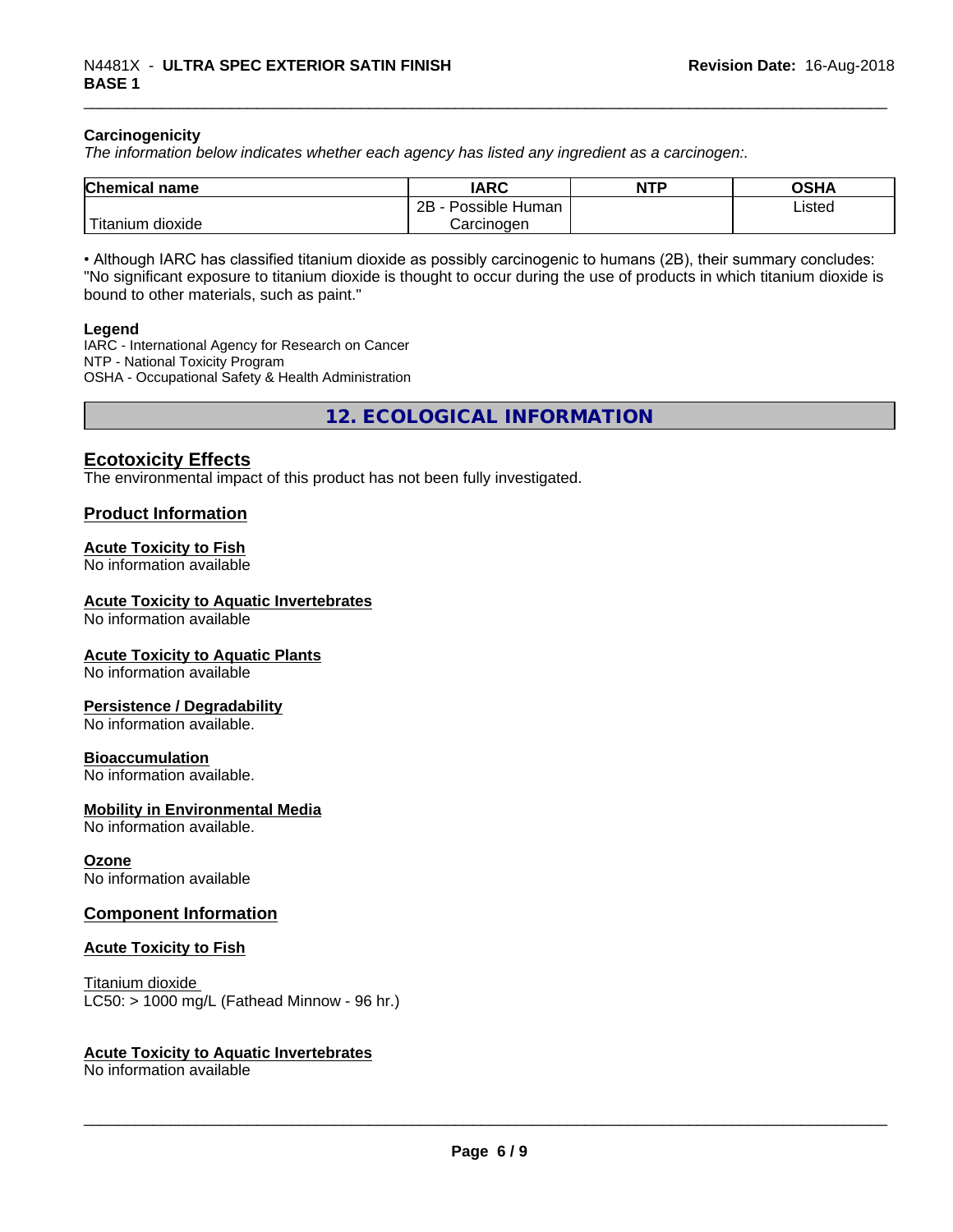## **Acute Toxicity to Aquatic Plants**

No information available

|                                                  | 13. DISPOSAL CONSIDERATIONS                                                                                                                                                                                               |  |
|--------------------------------------------------|---------------------------------------------------------------------------------------------------------------------------------------------------------------------------------------------------------------------------|--|
| <b>Waste Disposal Method</b>                     | Dispose of in accordance with federal, state, and local regulations. Local<br>requirements may vary, consult your sanitation department or state-designated<br>environmental protection agency for more disposal options. |  |
|                                                  | 14. TRANSPORT INFORMATION                                                                                                                                                                                                 |  |
| <b>DOT</b>                                       | Not regulated                                                                                                                                                                                                             |  |
| <b>ICAO/IATA</b>                                 | Not regulated                                                                                                                                                                                                             |  |
| <b>IMDG/IMO</b>                                  | Not regulated                                                                                                                                                                                                             |  |
|                                                  | <b>15. REGULATORY INFORMATION</b>                                                                                                                                                                                         |  |
| <b>International Inventories</b>                 |                                                                                                                                                                                                                           |  |
| <b>TSCA: United States</b><br><b>DSL: Canada</b> | Yes - All components are listed or exempt.<br>Yes - All components are listed or exempt.                                                                                                                                  |  |

## **Federal Regulations**

## **SARA 311/312 hazardous categorization**

| Acute health hazard               | Nο |
|-----------------------------------|----|
| Chronic Health Hazard             | Nο |
| Fire hazard                       | Nο |
| Sudden release of pressure hazard | Nο |
| Reactive Hazard                   | N٥ |

#### **SARA 313**

Section 313 of Title III of the Superfund Amendments and Reauthorization Act of 1986 (SARA). This product contains a chemical or chemicals which are subject to the reporting requirements of the Act and Title 40 of the Code of Federal Regulations, Part 372:

| <b>Chemical name</b> | <b>CAS No.</b> | Weight-% | <b>CERCLA/SARA 313</b>     |
|----------------------|----------------|----------|----------------------------|
|                      |                |          | (de minimis concentration) |
| Zinc oxide           | '314-13-2      |          |                            |

 $\overline{\phantom{a}}$  ,  $\overline{\phantom{a}}$  ,  $\overline{\phantom{a}}$  ,  $\overline{\phantom{a}}$  ,  $\overline{\phantom{a}}$  ,  $\overline{\phantom{a}}$  ,  $\overline{\phantom{a}}$  ,  $\overline{\phantom{a}}$  ,  $\overline{\phantom{a}}$  ,  $\overline{\phantom{a}}$  ,  $\overline{\phantom{a}}$  ,  $\overline{\phantom{a}}$  ,  $\overline{\phantom{a}}$  ,  $\overline{\phantom{a}}$  ,  $\overline{\phantom{a}}$  ,  $\overline{\phantom{a}}$ 

### **Clean Air Act,Section 112 Hazardous Air Pollutants (HAPs) (see 40 CFR 61)** This product contains the following HAPs:

*None*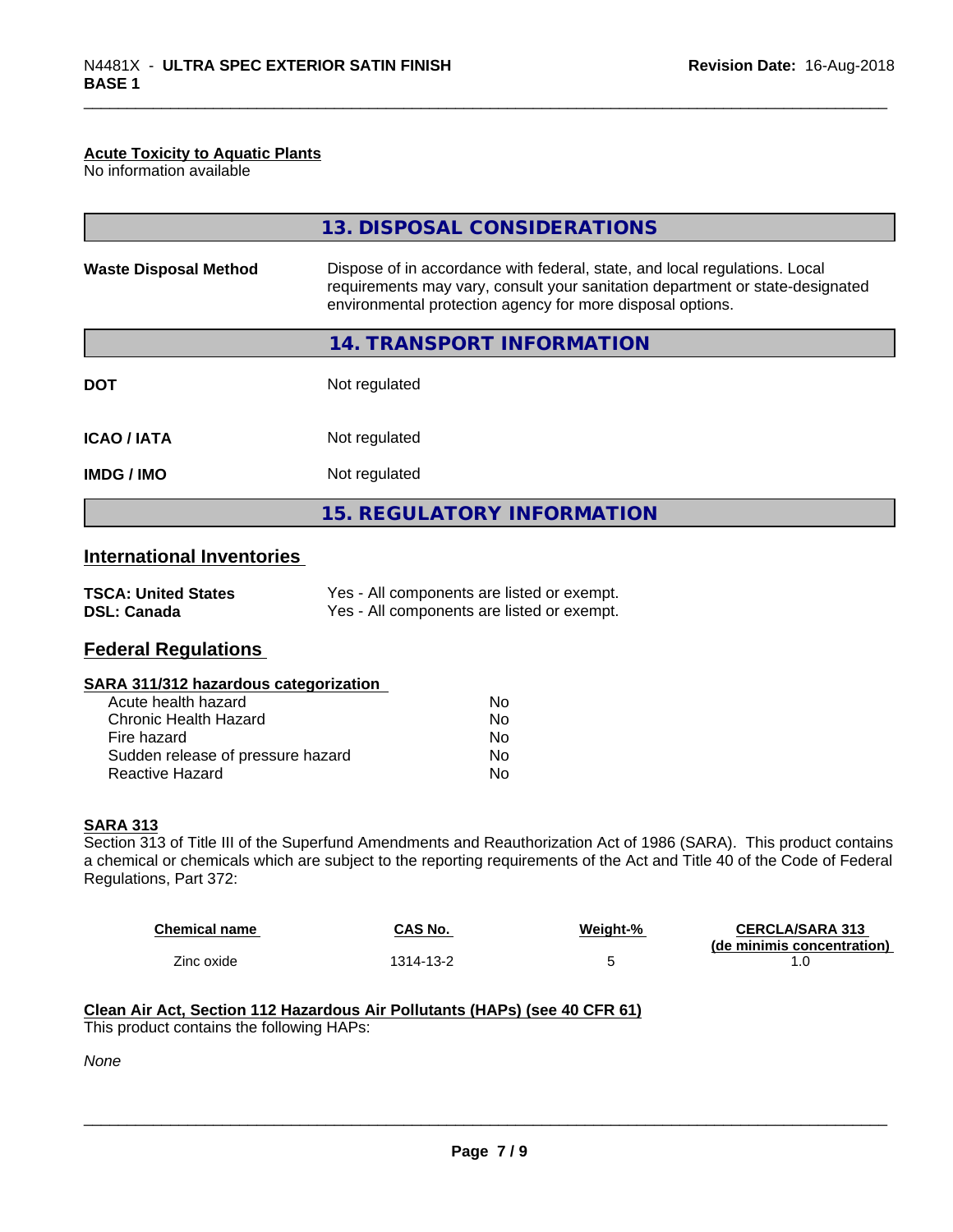## **US State Regulations**

## **California Proposition 65**

**AVIMARNING:** Cancer and Reproductive Harm– www.P65warnings.ca.gov

#### **State Right-to-Know**

| Chemical<br>name                      | - -<br>.<br>IVIA<br>aunuscus | <b>Jerse</b> v<br><b>Nev</b> | svivania |
|---------------------------------------|------------------------------|------------------------------|----------|
| $-$<br>.<br>dioxide<br>um<br>. itanii |                              |                              |          |
| Zinc oxide                            |                              |                              |          |

**Legend**

X - Listed

| <b>16. OTHER INFORMATION</b>                                                                                                                                                                                                                                                                                                                                                                                                               |           |                        |                      |          |  |  |
|--------------------------------------------------------------------------------------------------------------------------------------------------------------------------------------------------------------------------------------------------------------------------------------------------------------------------------------------------------------------------------------------------------------------------------------------|-----------|------------------------|----------------------|----------|--|--|
| HMIS -                                                                                                                                                                                                                                                                                                                                                                                                                                     | Health: 1 | <b>Flammability: 0</b> | <b>Reactivity: 0</b> | $PPE: -$ |  |  |
| <b>HMIS Legend</b><br>0 - Minimal Hazard<br>1 - Slight Hazard<br>2 - Moderate Hazard<br>3 - Serious Hazard<br>4 - Severe Hazard<br>* - Chronic Hazard<br>X - Consult your supervisor or S.O.P. for "Special" handling instructions.<br>Note: The PPE rating has intentionally been left blank. Choose appropriate PPE that will protect employees from the hazards the material will<br>present under the actual normal conditions of use. |           |                        |                      |          |  |  |

*Caution: HMISÒ ratings are based on a 0-4 rating scale, with 0 representing minimal hazards or risks, and 4 representing significant hazards or risks. Although HMISÒ ratings are not required on MSDSs under 29 CFR 1910.1200, the preparer, has chosen to provide them. HMISÒ ratings are to be used only in conjunction with a fully implemented HMISÒ program by workers who have received appropriate HMISÒ training. HMISÒ is a registered trade and service mark of the NPCA. HMISÒ materials may be purchased exclusively from J. J. Keller (800) 327-6868.*

 **WARNING!** If you scrape, sand, or remove old paint, you may release lead dust. LEAD IS TOXIC. EXPOSURE TO LEAD DUST CAN CAUSE SERIOUS ILLNESS, SUCH AS BRAIN DAMAGE, ESPECIALLY IN CHILDREN. PREGNANT WOMEN SHOULD ALSO AVOID EXPOSURE. Wear a NIOSH approved respirator to control lead exposure. Clean up carefully with a HEPA vacuum and a wet mop. Before you start, find out how to protect yourself and your family by contacting the National Lead Information Hotline at 1-800-424-LEAD or log on to www.epa.gov/lead.

| <b>Prepared By</b>      | <b>Product Stewardship Department</b><br>Benjamin Moore & Co.<br>101 Paragon Drive<br>Montvale, NJ 07645<br>800-225-5554 |
|-------------------------|--------------------------------------------------------------------------------------------------------------------------|
| <b>Revision Date:</b>   | 16-Aug-2018                                                                                                              |
| <b>Revision Summary</b> | Not available                                                                                                            |